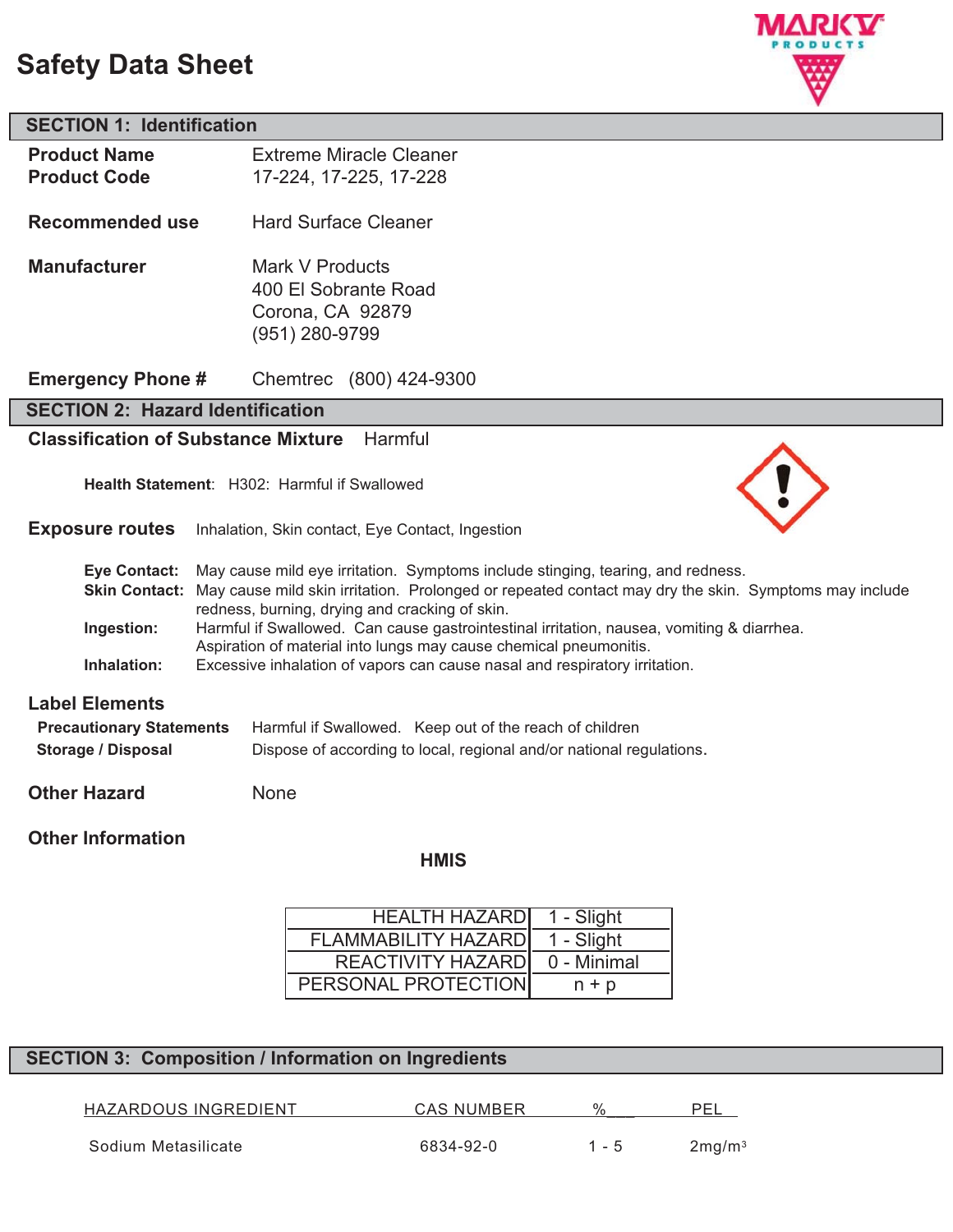## **SECTION 4: First Aid Measures**

## **Description of first aid measures**

| Inhalation | Move Victim to fresh air. Administer oxygen if breathing is difficult. Give Artificial respiration if |
|------------|-------------------------------------------------------------------------------------------------------|
|            | victim is not breathing.                                                                              |
| Skin       | Rinse with water. Remove contaminated clothing and wash before re-use.                                |
| Eye        | Rinse with water for several minutes. Remove contact lenses if present. Rinse again with water        |
|            | for 15 minutes. Get medical attention if irritation develops.                                         |
| Ingestion  | Do not Induce vomiting. If conscious, give two glasses of milk or water. Get immediate medical        |
|            | attention.                                                                                            |
|            | Maat immantanta watana anal affaata ilaatha aarita anal dalaysad                                      |

## **Most important systems and effects, both acute and delayed**

Product may dry skin and irritate mucous membranes with frequent and prolonged use.

## **Indication of any immediate medical attention and special treatment needed**

| Note to Physician                                     | All treatments should be based on observed signs and symptoms of distress in the patient.                                                                                                                 |  |  |
|-------------------------------------------------------|-----------------------------------------------------------------------------------------------------------------------------------------------------------------------------------------------------------|--|--|
| <b>SECTION 5: Fire Fighting Measures</b>              |                                                                                                                                                                                                           |  |  |
| <b>Extinguishing media</b>                            | Suitable Extinguishing Media C02, dry chemical, foam, water fog, water spray                                                                                                                              |  |  |
| Unsuitable Extinguishing<br>Media                     | None                                                                                                                                                                                                      |  |  |
| Special hazards arising from the substance or mixture |                                                                                                                                                                                                           |  |  |
| Unusual Fire and Explosion<br>Hazards                 | None                                                                                                                                                                                                      |  |  |
| <b>Hazrdous Combusion</b><br>Products                 | Combustion may produce Carbon Monoxide, CO <sub>2</sub> and potentially irritating fumes.                                                                                                                 |  |  |
| <b>Advice for firefighters</b>                        |                                                                                                                                                                                                           |  |  |
|                                                       | Wear approved SCBA with full facepiece operated in positive pressure demand mode.<br>Hazardous Polymerization is not expected to occur<br>Avoid contact with strong oxidizing agents and strong acids     |  |  |
| <b>SECTION 6: Accidental Release Measures</b>         |                                                                                                                                                                                                           |  |  |
| <b>Personal Precautions</b>                           | Personal precautions, protective equipment and emergency procedures<br>For large spills (500 gallons or more) wear appropriate protective equipment including<br>rubber boots, gloves, goggles and apron. |  |  |
| <b>Emergency Procedures</b>                           | Isolate spill or leak to prevent entering storm drains.                                                                                                                                                   |  |  |
| <b>Environmental Precautions</b>                      |                                                                                                                                                                                                           |  |  |
| <b>Containment / Clean up</b>                         | Avoid run off to waterways and storm drains.<br>Methods and materials for containment and clean up                                                                                                        |  |  |
| <b>Measures</b>                                       | Stop leak if you can do it without risk.<br>Dike ahead of liquid spill to prevent entering storm drains.<br>Absorb and transfer to containers                                                             |  |  |
| <b>SECTION 7: Handling and Storage</b>                |                                                                                                                                                                                                           |  |  |
| <b>Precautions for safe handling</b>                  |                                                                                                                                                                                                           |  |  |
| <b>Handling</b>                                       | Product is slippery. If product is spilled onto floor, clean area to prevent slipping.                                                                                                                    |  |  |

## **Conditions for safe storage, including any incompatibilities**

**Storage** Store in a cool, dry place.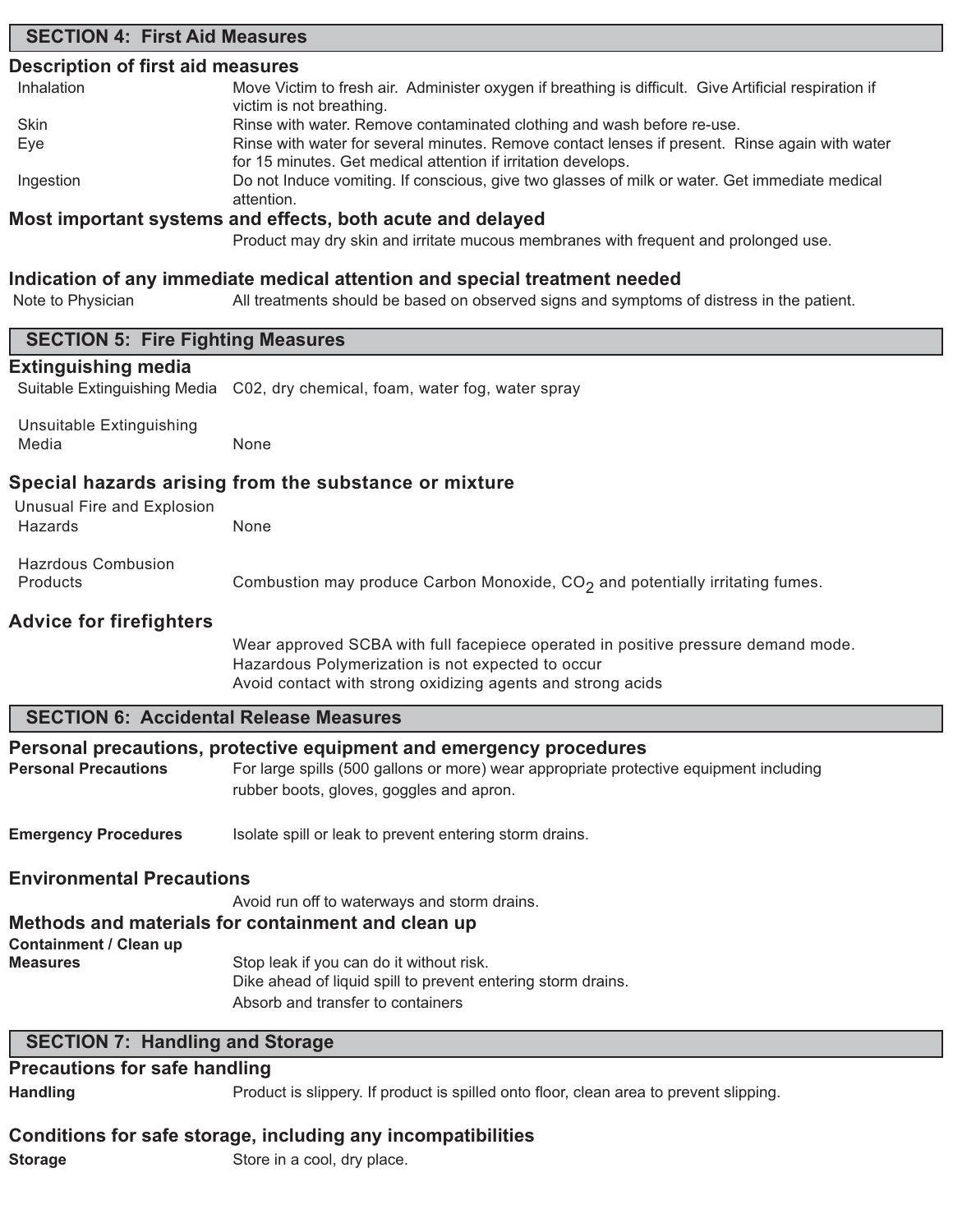# **SECTION 8: Exposure Controls / Personal Protection**

| <b>Exposure Controls</b><br><b>Engineering</b>             |                                                              |
|------------------------------------------------------------|--------------------------------------------------------------|
| <b>Measures / Controls</b>                                 | None needed when used as directed.                           |
| <b>Personal Protective Equipment</b>                       | Safety goggles, nitrile gloves and a plastic or rubber apron |
| <b>General Industrial Hygiene</b><br><b>Considerations</b> | None needed when used as directed                            |

# **SECTION 9: Physical and Chemical Properties**

# **Information on Physical and Chemical Properties**

| <b>Physical Form</b>                                                              | Liquid                    | Appearance                                     | Green liquid                                  |
|-----------------------------------------------------------------------------------|---------------------------|------------------------------------------------|-----------------------------------------------|
| Color                                                                             | Green                     | Odor                                           | Lemon                                         |
| <b>Taste</b>                                                                      | Data Lacking              | <b>Particulate Type</b>                        | N/A                                           |
| <b>Particulate Size</b>                                                           | N/A                       | <b>Aerosol Type</b>                            | N/A                                           |
| <b>General Properties</b><br><b>Boiling Pt</b><br>pH<br><b>Water Solubility %</b> | 212 F<br>$10 - 11$<br>100 | Flash Pt.<br><b>SG / Density</b><br><b>VOC</b> | > 200 F<br>$1.01 - 1.03$<br>0.0 grams / Liter |

# **SECTION 10: Stability and Reactivity**

| <b>Reactivity</b>                         |                                                           |
|-------------------------------------------|-----------------------------------------------------------|
|                                           | No dangerous reaction know under conditions of normal use |
| <b>Chemical stability</b>                 |                                                           |
|                                           | Stable under normal temperatures and pressures.           |
| <b>Possibility of hazardous reactions</b> |                                                           |
|                                           | Hazardous polymerization is not expected to occur         |
| <b>Conditions to Avoid</b>                |                                                           |
|                                           | High temperatures, freezing temperatures                  |
| <b>Hazardous Decomposition</b>            |                                                           |
|                                           |                                                           |

Combustion may produce Carbon Monoxide,  $CO<sub>2</sub>$  and potentially irritating fumes

| <b>SECTION 11: Toxicological Information</b> |         |
|----------------------------------------------|---------|
| <b>Acute Toxicity:</b>                       | Unknown |
| <b>Component Information: See Section 3</b>  |         |

| <b>Specific effects</b>       |            |
|-------------------------------|------------|
| <b>Carcinogenic effects:</b>  | None known |
| <b>Mutagenic effects:</b>     | None known |
| <b>Reproductive toxicity:</b> | None known |
| <b>Target organ effects:</b>  | None known |